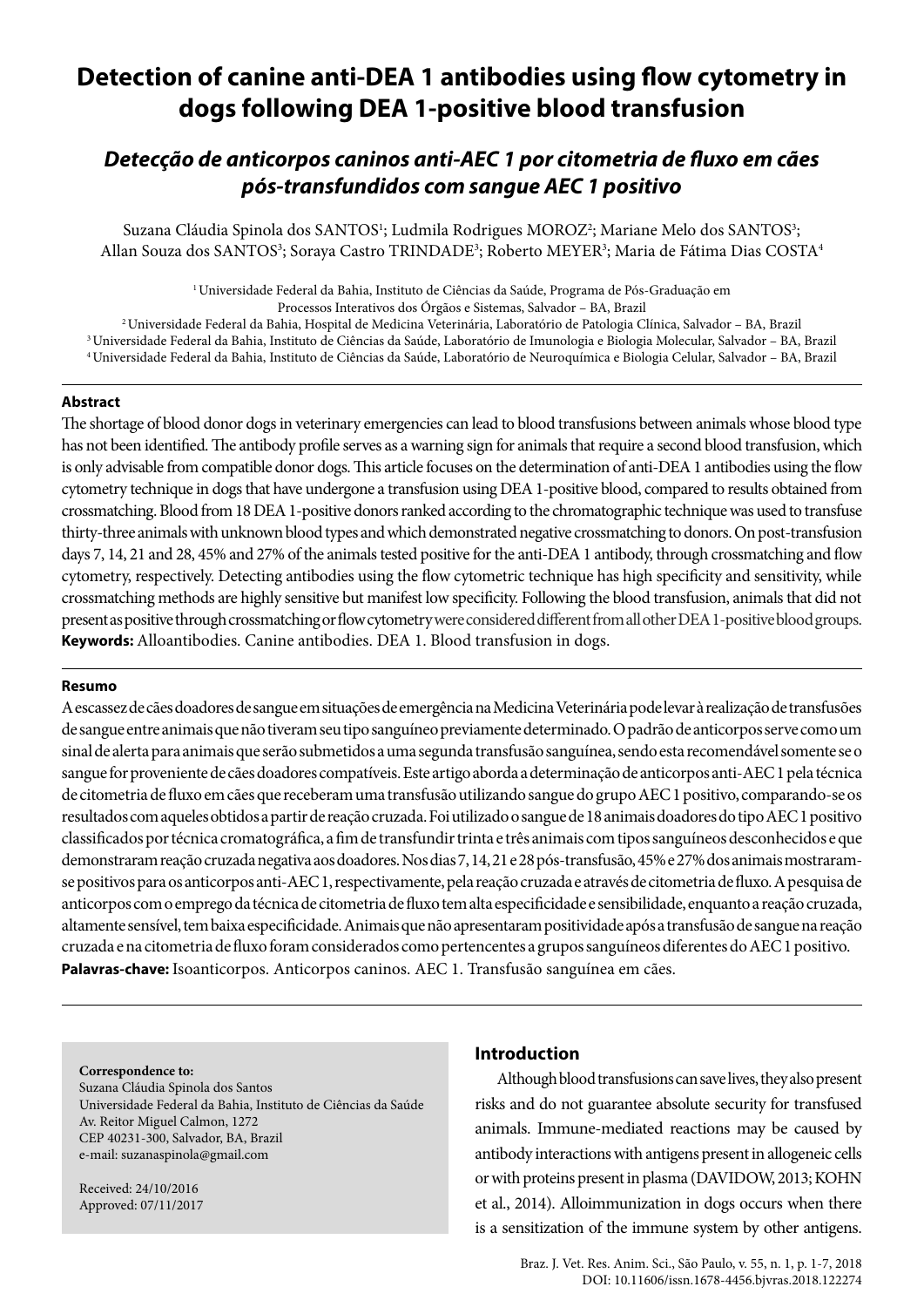Alloantibodies against dog erythrocyte antigen (DEA) 1 (1.1, 1.2), 3, 5, 7 and Dal occur after contact with a receiver that does not have this blood type (BLAIS et al., 2007; KESSLER et al., 2010). These reactions have been described in dogs but have not been characterized individually, due to limited viability of classification procedures and lack of comparative studies between different blood group systems and reagents (BLOIS et al., 2013; ACIERNO et al., 2014). According to Giger (2014), the strong antigenicity of DEA 1 means that donor blood typing is recommended. Canine blood typing is based on serologic identification through agglutination reactions, although serum from sensitized dogs has been used for typing; however, these polyvalent alloantibodies vary from batch to batch.In theory, the ideal blood donor is a dog that is negative for DEA 1 (1.1, 1.2), 3, 5 and 7. However, due to the high population frequency of DEA 1, that includes 1.1 and 1.2, sampling to obtain blood from positive donors reduces the maintenance of the blood supply. Frequently, no assessment of cross-reactivity takes place to determine the occurrence of blood incompatibility. We note that cross-reactivity does not impede the sensitization of receivers (CALLAN et al., 1995; TOCCI; EWING, 2009).

Flow cytometry is widely applied in hematology, not only to identify cell phenotypes but also to detect antibodies (NAKAGE et al., 2005; RAMOS-VARA et al., 2011). Ata et al. (2012) reported an anti-A2 antibody in humans that received incompatible renal transplant. This method has also been used in veterinary hematology to detect DEA 1 from antibodies using this methodology. Lucidi et al. (2011) researched DEA 1 in platelets but did not identify it while Polak et al. (2015) used the technique to research DEA 1 in erythrocytes using this methodology.

Since research into post-transfusion alloantibodies is limited, the present investigation was performed to identify the presence of antibodies anti-DEA 1 in dogs undergoing blood transfusions and compare results obtained from flow cytometry assay with those from crossmatching techniques. This study also investigated the progression of the production of antibodies against DEA 1 in dogs who received red blood cell products.

# **Materials and Methods**

The project was approved by the Ethics Committee on Animal Use of the Institute of Health Sciences/Federal University of Bahia (Protocol No. 048/2013). The owners of the study animals were informed of the work methodology and signed the Instrument of Consent.

Eighteen applicant donor dogs whose laboratory blood count tests and biochemical analyses were within the normal range for the species were selected. The dogs also tested negative for the following diseases: ehrlichiosis, babesiosis, heartworm and leishmaniasis. Donor dog blood typing was performed using the chromatographic technique with the Alvedia® (Limonest, France) commercial kit, in line with the manufacturer-recommended method.

The donor group consisted of eight males and ten female dogs of various breeds, including eight Afghan Hounds, one Doberman, one Fila Brasileiro, two Labradors and six Belgian Malinois Shepherds, with an average age of 4.8 years and an average weight of 34.7 kg. Selected bags of fresh whole blood were processed no more than two days following collection to prevent hemolytic storage lesion, in line with Duggan (2011) and McDevitt et al. (2011).

The group of recipient animals was composed of 33 dogs recommended for blood transfusion, from a variety of breeds (five Rottweilers, four Yorkshire terriers, one Chow, one Doberman Pinscher, one Schnauzer, eight Poodles, one Maltese, one Golden Retriever, one Akita, two Pit Bulls, one Labrador Retriever and seven mongrels), 14 males and 19 females, with an average age of 7.4 years.

Whole blood from DEA 1-classified samples was used for transfusion to the receiver group following compatibility evaluation using crossmatching, as described by Lanevschi and Wardrop (2001). The crossmatching results were based on the degree of agglutinated erythrocytes, classified according to Gibson (2007) with intensity varying from zero to four crosses. Sheep polyclonal anti-dog IgG AA132F FITC AbD Serotec® (Bio-Rad, Hercules, CA, USA) was used for the flow cytometry, which was performed on a Becton Dickinson FACSCalibur™ interfaced with a Power Macintosh computer (Apple, Salvador, BA, Brazil, performed at the Immunology Laboratory of the Federal University of Bahia) with instrument-specific computer software (BD CellQuest Pro™ software, Becton, Dickinson and Company). The steps were as follows:

- identification of anti-DEA 1 antibodies in the receivers via crossmatching assay on posttransfusion days 7, 14, 21 and 28;
- detection of anti-DEA 1 antibodies in the receivers through flow cytometry on post-transfusion days 7, 14, 21 and 28;
- comparing the antibody screening results from the flow cytometry with those from the crossmatching performed on post-transfusion days 7, 14, 21 and 28.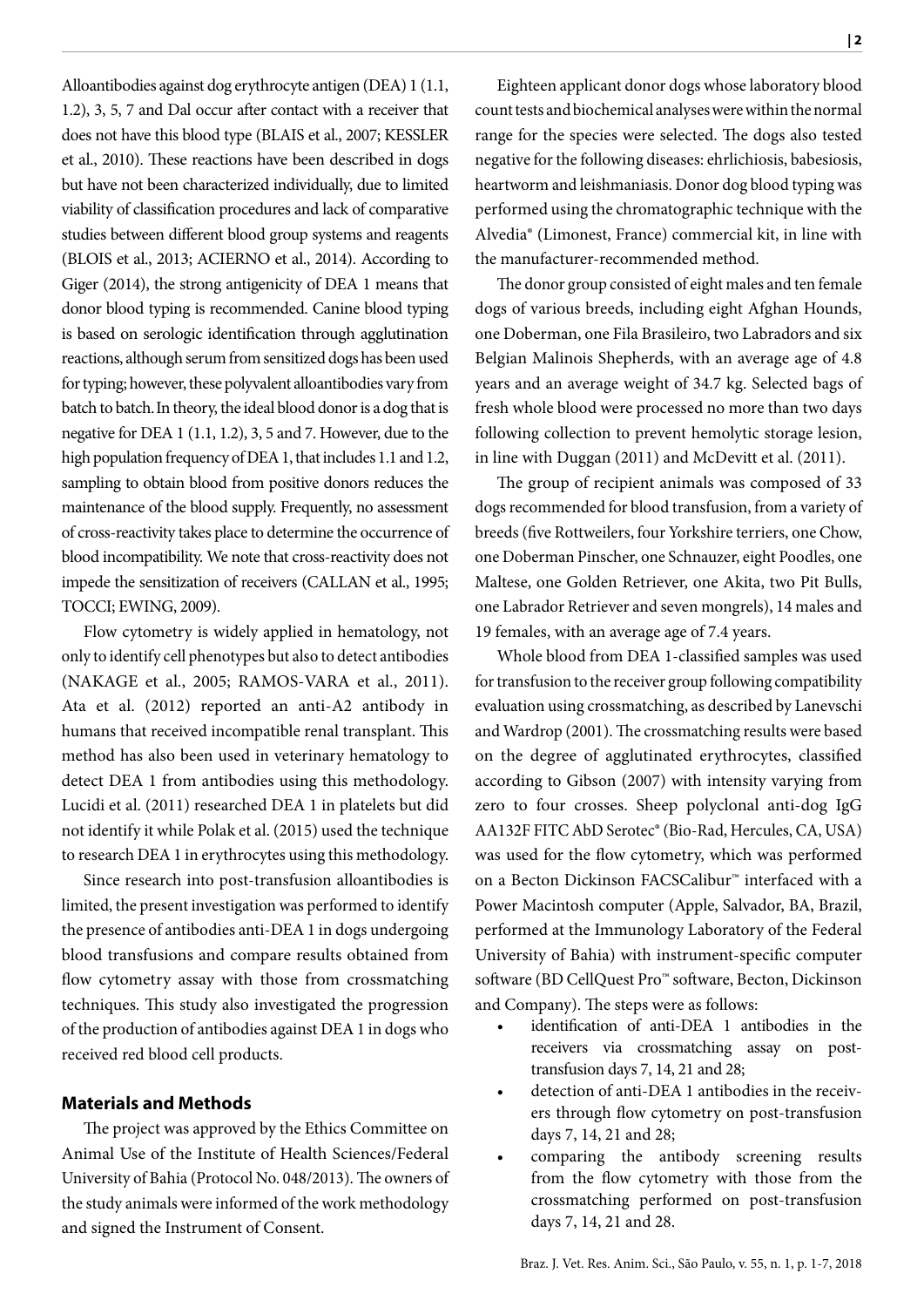The search for anti-DEA 1 antibodies followed the method used by Lucidi et al. (2011), with adjustments arising from the use of the erythrocyte antigen, since the original protocol used platelets. We maintained the test cell control for the detection of anti-DEA 1 antibodies using the same red blood cells from a DEA 1-positive dog blood donor. The negative control serum was obtained from an animal known to be DEA 1-negative, and the same sample was used throughout the study. The anti-DEA 1 antibodypositive serum obtained from the receiver animal's blood was added to the total polyclonal FITC-conjugated IgG. The cut-off point was based on a comparison of the negative results from the crossmatching tests with those from the flow cytometry.

The experimental procedure consisted of centrifuging 2 ml of EDTA whole blood with 6 million DEA 1-positive erythrocytes per dL at 2200 x g for 3 minutes. The plasma was discarded, and the packed red blood cells were resuspended in the same saline volume. Two µL of this concentrate was then mixed with 998 µL of saline and homogenized by vortexing the solution. The test and negative control serum samples, each containing 50 µL, were incubated at 56 °C for 10 minutes and then incubated with 40 µL of the diluted erythrocyte solution at room temperature for 30 minutes. Serum samples with erythrocyte suspension were washed in saline three times by centrifugation at 2200 x g for 3 minutes. Sera were added to the vials for testing and to the negative control, and the samples were incubated with 3 μL of anti-dog IgG antibody at room temperature, protected from light, for 30 minutes. The samples were then washed in saline at 2200 x g for 3 minutes. The sera in all vials were resuspended twice in 300 µL of saline and, finally, cytometry readings were made.

Statistical analyses were used to assess the results of the crossmatching and cytometry analyses of DEA 1 antibodies. The mean and standard deviations of the 33 individuals were surveyed over the four-week period. The comparison between flow cytometry was performed using ANOVA with the post-hoc Tukey test. Since crossmatching is an ordinal variable, the comparisons were analyzed using the Chi square test. The analyses were considered statistically significant at p < 0.05. All analyses were performed using the Statistical Package for Social Sciences (SPSS), version 17.0. The data were graphically displayed using Prism 5 software, version 5.01.

# **Results**

A total of 9 (27%) out of the 33 tested dogs were positive for the presence of anti-DEA 1 antibodies using flow cytometry, while 15 animals (45%) from the same group of dogs tested positive through crossmatching with DEA 1-positive blood samples.

Differences were observed in the animals in varied crossmatching intensity in the four weeks following transfusion (Table 1). Table 2 shows the number of blood receivers, with the number of crosses representing crossmatching intensity over the four study weeks.

The flow cytometry analysis for individuals who evidenced crossmatching resulted in negative values ranging from 4 to 14.6 in fluorescence intensity. Samples that obtained values above 14.6 were considered positive; these values ranged from 15 to 538.99. The average number of anti-DEA 1 antibodies obtained in the first week was 6.714  $\pm$  2.436, rising to 9.431  $\pm$  1.129 in the second week. In the third week, the average increased to  $16.200 \pm 23.70$ , while the highest value in the fourth week was  $38.570 \pm$ 96.98 (Table 3). However, significant differences were only observed between the first and fourth ( $p = 0.026$ ), and the second and fourth weeks ( $p = 0.038$ ).

Figures 1 and 2 show the results of the crossmatching and flow cytometry assays by columns, as seen below.

Table 1 – Crossmatching (score) results for 33 post-ransfusion dogs with DEA 1-positive blood

| Positive | days | days | 21 davs            | ገጻ days |
|----------|------|------|--------------------|---------|
|          | 4846 | 465  | 4129<br>4 I<br>U.J | .6708   |

 $(n) = 33$  animals. Mean and Standard deviation (Pearson;  $p = 0.001$ )

Table 2 – Intensity of crosses from the crossmatching test of 33 post-transfusion dogs with DEA 1 positive blood evaluated over four weeks

| <b>Crosses</b> | 7 days | 14 days | 21 days | 28 days |
|----------------|--------|---------|---------|---------|
|                |        | 26      |         |         |
|                |        |         |         |         |
|                |        |         |         |         |
|                |        |         |         |         |

 $(n) = 33$  animals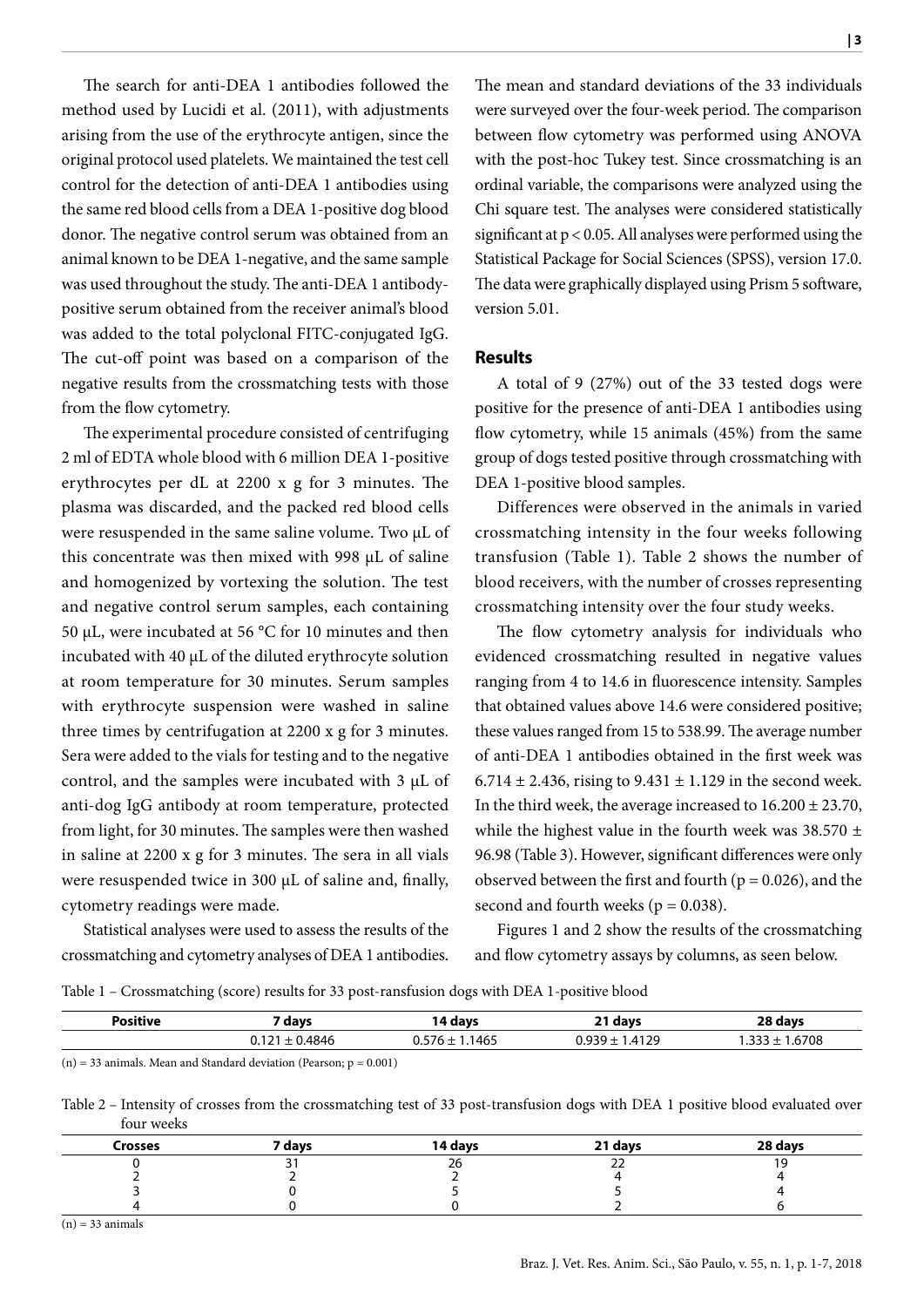Table 3 – Evaluation of number of anti DEA 1-antibodies in dogs from flow cytometry in the four weeks following DEA 1-positive blood transfusion

|             | ' weel<br>ü۳ | <b>u</b> nal | .<br>$\cdots$<br>$\sim$ $\sim$ $\sim$ $\sim$ $\sim$ | <b>urook</b><br>--<br>$\sim$ $\sim$ $\sim$ $\sim$ $\sim$ $\sim$ $\sim$ |
|-------------|--------------|--------------|-----------------------------------------------------|------------------------------------------------------------------------|
| $-$<br>⊦lov | ◡…           | ാവ<br>.      | ווי<br><u>16</u><br>. <i>.</i> .                    | IG 98                                                                  |

 $(n) = 33$  animals. Mean and Standard deviation (ANOVA;  $p = 0.017$ )



60 40 Counts 20 2 3  $\overline{4}$ Weeks

Figure 1 – Evidence of the gradation of cross-reactions from the crossmatching compatibility test for the blood transfusion receiver dogs (week 0) and 7, 14, 21 and 28 days post transfusion (weeks 1, 2, 3 and 4).  $(p = 0,001)$ 

Figure 2 – Evidence of the gradation of anti-DEA 1 antibodies from flow cytometry of the studied dogs at days 7, 14, 21 and 28 post transfusion (weeks 1, 2, 3 and 4). Counts is the mean fluorescent intensities.  $(p = 0.017)$ 



Figure 3 – Flow cytometric analysis of the dog population analyzed. Positive control means presence of antibodies anti-DEA 1. Scatterplots of fluorescence intensity showed increased reaction antigen-antibody in the four weeks studied (A). The fluorescence intensity showed a clear difference between the positive reaction and the negative reaction. Negative control (B). A typical positive test that revealed antibodies anti-DEA 1 in the four weeks studied (C). All tests used forward scatter of 10000 gated events

Figure 3 has evidenced a clear distinction between positive and negative flow cytometric results. Positive control results for erythrocyte autofluorescence with the presence of the antibodies anti-DEA 1 and the negative control results for erythrocyte autofluorescence were low.

# **Discussion**

The blood donor group represented type DEA 1-positive individuals. In the literature, the DEA 1 results for the typing parameters of the canine population in Brazil are extremely high (NOVAIS et al., 1999; ESTEVES et al., 2011; SOUZA et al., 2014). Acierno et al. (2014), observed the prevalence of DEA 1 among the world's dog population varies between 10 and 100% and is more prevalent within racial groups or due to close inbreeding, compared to genetically mixed populations, resulting in a worldwide estimate of 50%. In our group of donor animals, we observed that all the dogs from the Belgian Malinois Shepherd and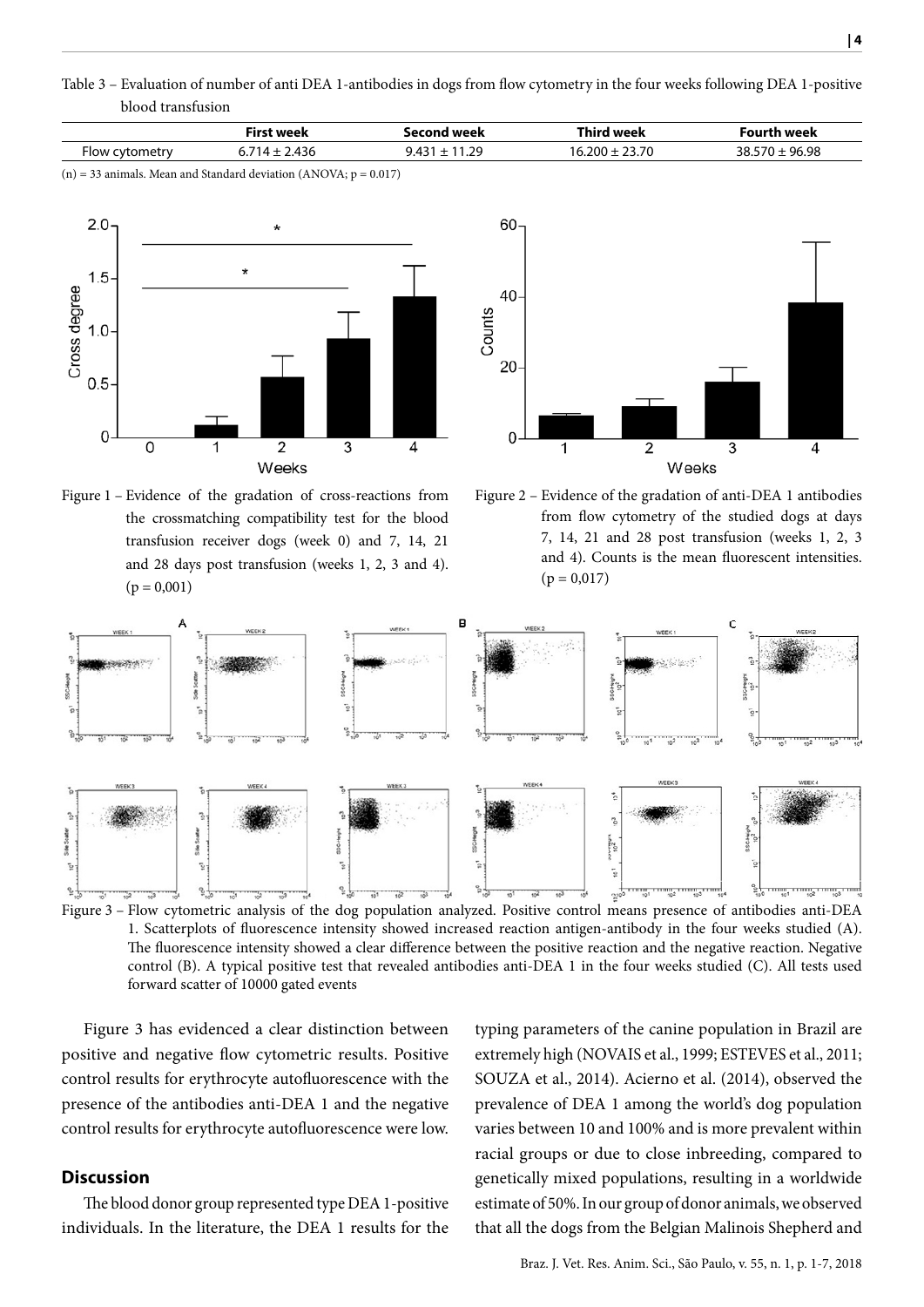Afghan Hound breeds were type DEA 1. This finding demonstrated that the racial factor was an autosomal dominant trait, as reported by Iazbik et al. (2010).

Autoagglutination was observed in some patients during the crossmatching tests. According to Callan et al. (1995), incompatibility reactions in a patient with DEA 1-negative erythrocytes suggest the existence of naturally occurring alloantibodies against the DEA 3, DEA 5 and DEA 7 types, as well as the DEA 1, representing a high frequency of antigenicity. In the flow cytometry study, the test sera were incubated at 56 °C to deactivate the complement system, which, given the observed interference from agglutination (LUCIDI et al., 2011), optimized the technique. In this study, we observed that the positivity in the crossmatching test was markedly progressive from the second to the fourth week, while there was a reduction in the cross parameter in some individuals during the fourth week. In subjects with a positive flow cytometry test, growth was evidenced numerically following the first week and positive progression continued until the fourth week, thereby confirming the technique's high specificity. Some individuals were crossmatching-positive but flow cytometry-negative, which suggested that they were individuals with alloantibodies for DEA 3, 5 and 7 or with autoantibodies and the auto agglutination typical of autoimmune hemolytic anemia, as mentioned by Blois et al. (2013).

As noted, only nine (27%) of the animals evaluated over the four weeks demonstrated positivity to the DEA 1 antigen in the flow cytometry, whereas fifteen (45%) animals were positive in the crossmatching tests. Of these fifteen positive animals, seven were negative in the flow cytometry test. These results suggest that other erythrocyte antibodies were possibly involved, since other DEA types might have been present but were not identified in the study. Of the nine animals that were positive in the flow cytometry, only one was negative in crossmatching. This animal only demonstrated mild positivity (numerical fluorescence 20 for a cut-off of 14.7) in the third week of the study. This result demonstrates that crossmatching has a semi-quantitative nature and agglutination may not therefore be noticeable for a low antibody titer. All the animals who presented with higher fluorescence demonstrated positivity in the crossmatching test.

These findings highlight a relationship between the two techniques, thus: flow cytometry proved to be a high specificity technique, whereas the crossmatching

test demonstrated high sensitivity. However, the crossmatching test may provide false positives, thus rendering inaccurate any comparison between the two approaches. As described in the literature, there is no gold standard technique for blood typing. Flow cytometry was used by Acierno et al. (2014) and Polak et al. (2015) because of its high specificity and the possibility of detecting alloantibodies. The data confirm that flow cytometry is indeed highly specific for the detection of alloantibodies. However, in practice, this technique is of limited access, due to its high cost, while crossmatching remains highly accessible in clinical practice, due to its low cost. Despite its specificity limitations, crossmatching remains a viable choice for pre-transfusion testing.

Blood transfusion is a complex and varied cell therapy, and the most common exposure route for a high concentration of antigens (ZIMRING, 2013). Its effects generate direct alloimmunization, which is the target of the antibodies in this study. It is not yet clear whether weak DEA 1-positive dogs can trigger an alloantibody response like the response detected in strong DEA 1-positive dogs (ACIERNO et al., 2014). To standardize the technique, we obtained samples of cells with the antigen at different DEA 1 intensities. Our flow cytometry survey used polyclonal (Serotec) sheep anti-dog antibodies, which were inherently variable and had multiple targets. Moreover, their agglutination reactions appeared to depend on antiserum concentration (ACIERNO et al., 2014; POLAK et al., 2015). The intensity of each serum sample we tested was dependent on donor DEA 1, which ranged from slightly to strongly positive. Each sample therefore had a distinct positive value, despite varying degrees of intensity.

#### **Conclusions**

The detection of antibodies and the evidence of crossmatching demonstrate that the flow cytometry technique has high specificity and sensitivity.

Animals that did not show positivity in the crossmatching and flow cytometry tests following blood transfusion were considered different from all other DEA 1-positive blood groups.

#### **Acknowledgements**

This work was supported by the Diagnose Animal Veterinary Clinic in Bahia, the Immunology Laboratory of the Federal University of Bahia, and the Neurochemical Laboratory of the Federal University of Bahia, in Brazil.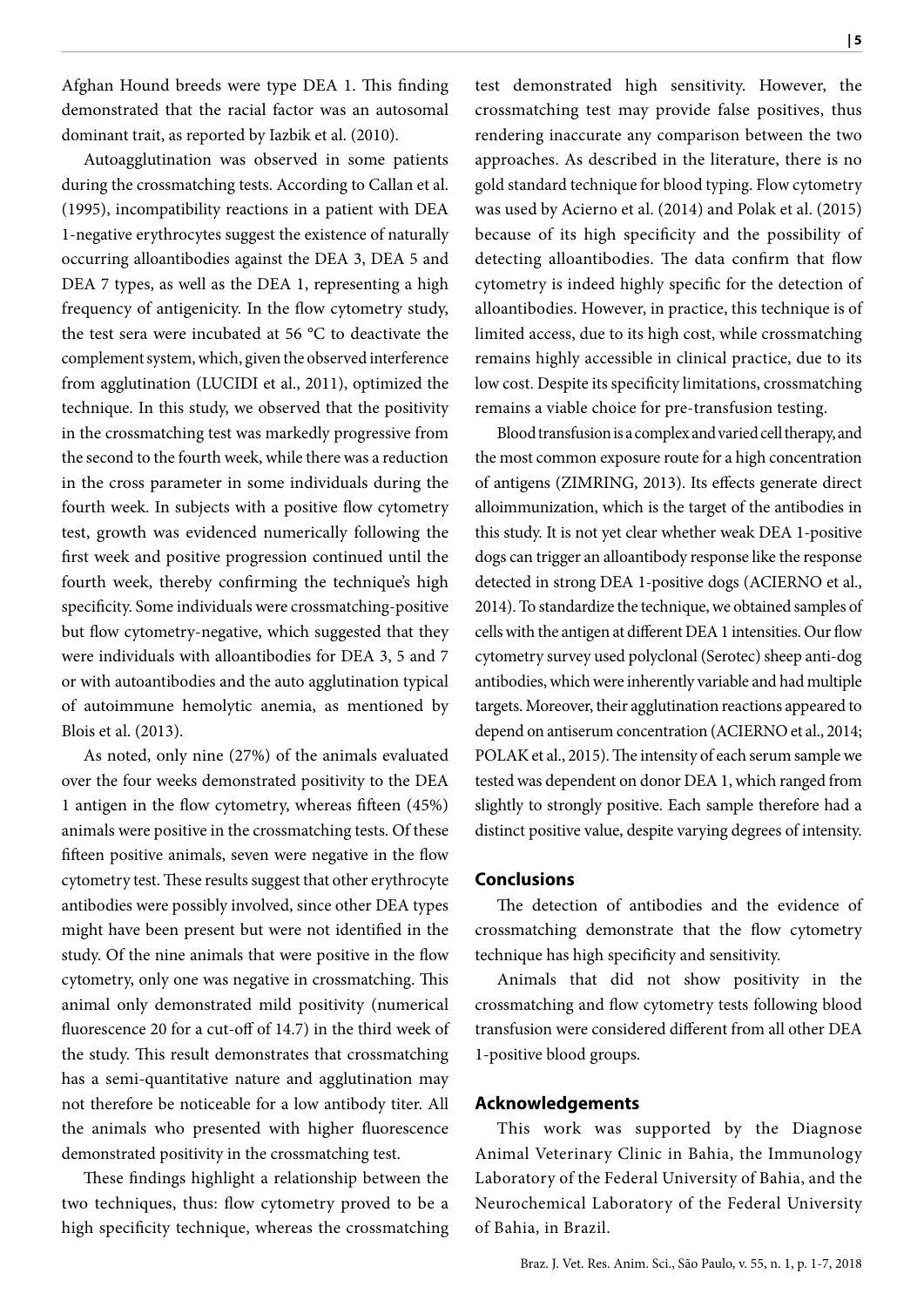# **References**

ACIERNO, M. M.; RAJ, K.; GIGER, U. DEA 1 expression on dog erythrocytes analysed by immunochromatographic and flow cytometric techniques. **Journal of Veterinary Internal Medicine**, v. 28, n. 2, p. 592-598, 2014. doi: 10.1111/jvim.12321.

ATA, P.; CETINKAYA, F.; OZGEZER, T.; OZEL, L.; TULUNAY, A.; EKSIOGLU, E.; TITIZ, M. I. Flow cytometric detection of anti-AB antibody titers in blood group O recipients of blood group A2 donor kidneys. **Transplantation Proceedings**, v. 44, n. 6, p. 1706-1709, 2012. doi: 10.1016/j.transproceed.2012.05.051.

BLAIS, M. C.; BERMAN, L.; OAKLEY, D. A.; GIGER, U. Canine Dal blood type: a red cell antigen lacking in some Dalmatians. **Journal of Veterinary Internal Medicine**, v. 21, n. 2, p. 281-286, 2007. doi: 10.1111/j.1939-1676.2007.tb02961.x.

BLOIS, S. L.; RICHARDSON, D. M.; ABRAMS-OGG, A. C. Comparison of a gel column blood typing method and a point-of-care cartridge for dog erythrocyte antigen 1.1. **Journal of Veterinary Emergency and Critical Care**, v. 23, n. 3, p. 340-343, 2013. doi: 10.1111/vec.12052.

CALLAN, M. B.; JONES, L. T.; GIGER, U. Hemolytic transfusion reactions in a dog with an alloantibody to a common antigen. **Journal of Veterinary Internal Medicine**, v. 9, n. 4, p. 277-279, 1995. doi: 10.1111/j.1939-1676.1995.tb01080.x.

DAVIDOW, B. Transfusion medicine in small animals. **Veterinary Clinics of North America Small Animal Practice**, v. 43, n. 4, p. 735-756, 2013. doi: 10.1016/j.cvsm.2013.03.007.

DUGGAN, J. M. Blood transfusion: old blood, new blood or no blood*.* **Internal Medicine Journal**, v. 41, n. 4, p. 358-359, 2011. doi: 10.1111/j.1445-5994.2011.02455.x.

ESTEVES, V. S.; LACERDA, L. A.; LASTA, C. S.; PEDRALLI, V.; GONZÁLEZ, F. H. D. Frequencies of DEA blood types in a purebreed canine blood donor population in Porto Alegre, RS, Brazil. **Pesquisa** 

**Veterinária Brasileira**, v. 31, n. 2, p. 178-181, 2011. doi: 10.1590/S0100-736X2011000200015.

GIBSON, G. Transfusion medicine. In: KING, L. G.; BOAG, A. **Bsava Manual of Canine and Feline Emergency and Critical Care***.* 2. ed. Quedgeley: British Small Animal Veterinary Association, 2007. p. 215-227.

GIGER, U. Blood typing and crossmatching to ensure blood compatibility. In: BONAGURA, J. D., TWEDT, D. C. (Eds.). **Kirk's current veterinary therapy XV**. Philadelphia: Saunders, 2014. p. 143-147.

IAZBIK, M. C.; O'DONNELL, M.; MARIN, L.; ZALDIVAR, S.; HUDSON, D.; COUTO, C. G. Prevalence of dog erythrocyte antigens in retired racing Greyhounds. **Veterinary Clinical Pathology**, v. 39, n. 4, p. 433-435, 2010. doi: 10.1111/j.1939-165X.2010.00261.x.

KESSLER, R. J.; REESE, J.; CHANG, D.; SETH, M. HALE, A. S.; GIGER, U. Dog erythrocyte antigens 1.1, 1.2, 3, 4, 7, and Dal blood typing and crossmatching by gel column technique. **Veterinary Clinical Pathology**, v. 39, n. 3, p. 306-316, 2010. doi: 10.1111/j.1939-165X.2010.00249.x.

KOHN, B.; CLASSE, G.; WEINGART, C. Clinical evaluation of the Quick Vet/RapidVet canine dog erythrocyte antigen 1.1 blood-typing test. **Journal of Veterinary Diagnostic Investigation**, v. 24, n. 3, p. 539-545, 2014. doi: 10.1177/1040638712442880.

LANEVSCHI, A.; WARDROP, K. J. Principles of transfusion medicine in small animals. **Canadian Veterinary Journal**, v. 42, n. 6, p. 447-454, 2001.

LUCIDI, C. A.; TAKAHIRA, R. K.; GERLACH, J. A.; DAVIS, J. M.; SCHWARTZ, K. A.; SCOTT, M. A. Flow cytometric assessment of canine erythrocytes and platelets for dog erythrocyte antigen 1.1. **Veterinary Clinical Pathology**, v. 40, n. 4, p. 435-443, 2011. doi: 10.1111/j.1939-165X.2011.00374.x.1.

MCDEVITT, R. I.; RUAUX, C. G.; BALTZER, W. I. Influence of transfusion technique on survival of